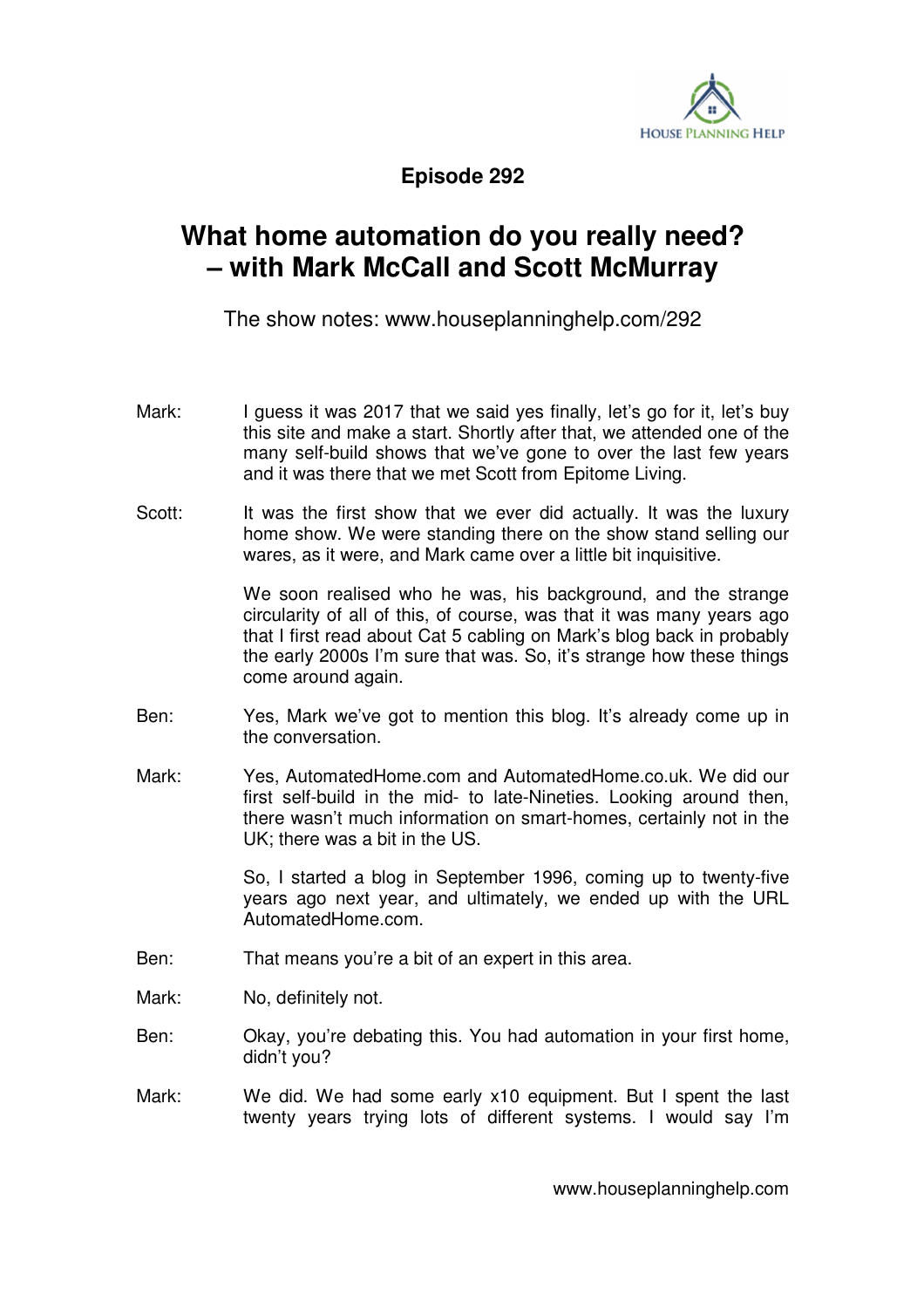

definitely not an expert in any one area. I think I possibly know a little about a lot. That's why it was vital to get someone like Scott on board who is a real expert in Loxone.

 We'd chosen Loxone probably before we started to build. I said to Helen that if we're going to do it in this way, we're going to do it right. We're going to do Loxone or nothing. So, it was always going to be Loxone.

- Ben: Why Loxone? I know that there are different standards and proprietary systems. How did you land up there? Is it right at the top of the mountain?
- Mark: It's not. There are lots of systems out there. There are DIY systems and budget systems, and hugely expensive multi-million pound systems as well. To me, Loxone was always in the sweet spot, more reliable than the DIY system, much more affordable than some of the very expensive mostly American systems.

 We always loved the integration that Loxone has as well. The biggest problem in the smart-home – and Scott will hopefully agree – is integration these days. Loxone is designed with all the products that work together flawlessly.

 Over the years, I've probably come to see the proprietary nature of Loxone as one of its greatest strengths. It's similar to a certain fruitbased smartphone company. You're paying maybe a little extra over and above the cheaper alternatives but you're getting lots of things there. Privacy, security, the guarantee of interoperability.

 It's probably less focused on home cinema and some of the more whizzy things although it can do all that, of course. It's more about building management and areas that I'm probably more interested in these days – energy, lighting, heating control. It has clever logic blocks for shading and blind automation. It's highly reliable, obviously, as well. You can interface with other standards like KNX, you can connect your heating system through your Modbus interface, it supports RS232, Dali, infrared, as well as normal dimmers, I/O, extensions and even some virtual I/O for API integration.

 So, there are lots of reasons for picking Loxone. And of course, the importance of support from your partner and ultimately the company itself.

 I think probably Scott, whenever he was starting out in his business, had to look around at the alternatives too to decide which system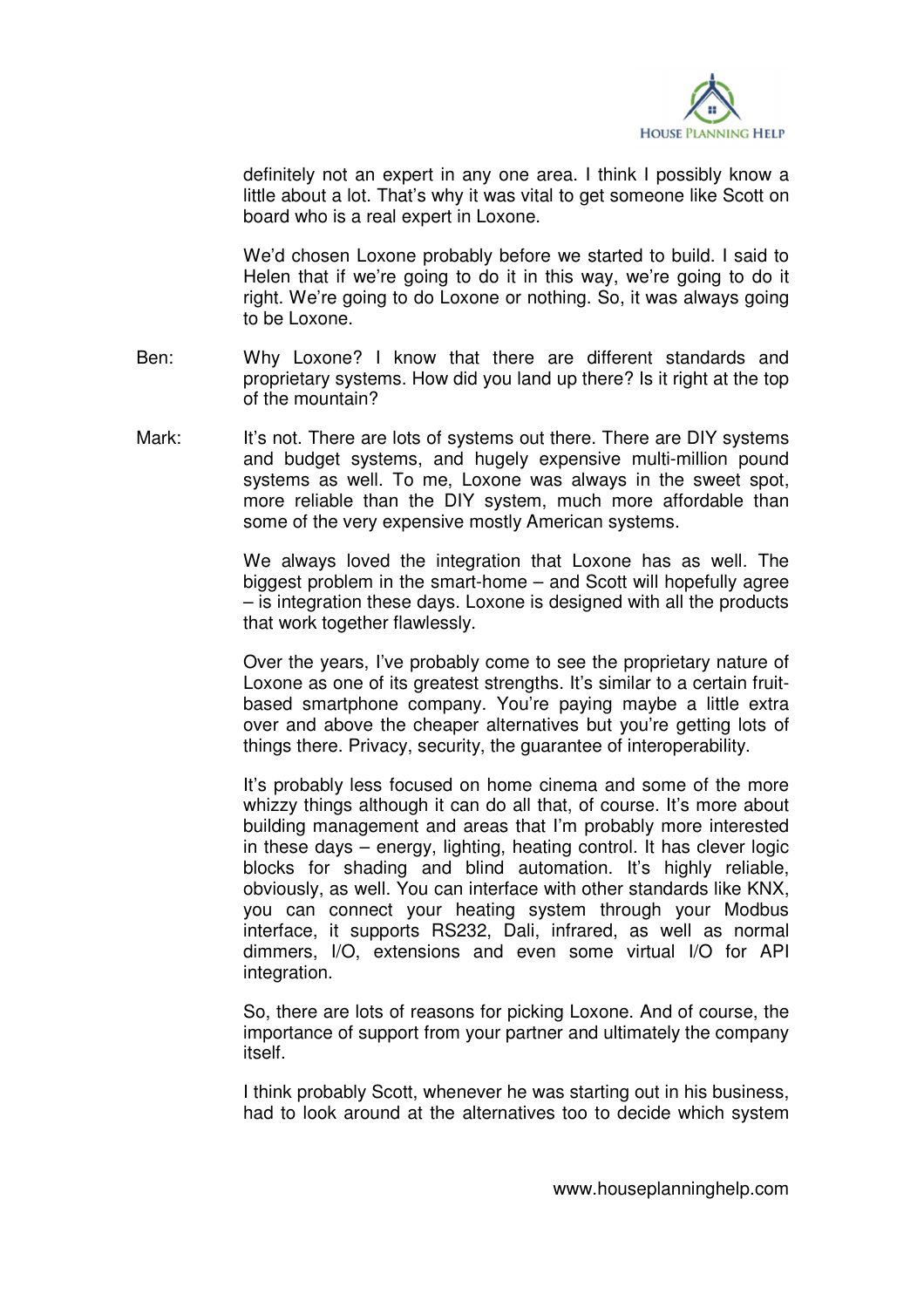

he was going to launch his company installing. So, probably Scott is able to tell you a bit about why he picked Loxone as well.

Scott: Absolutely, Mark. That was crucial for us, to take a bit of time to figure out the best path. It was after a bit of an R&D trip to a large tradeshow over in mainland Europe that we really nailed that down, that there was going to be a Loxone based solution at the core.

> You've hit the nail on the head there a few times with some of the features that it can offer. Obviously, technically it's very impressive, but in terms of reliability and the spread of the projects, there are over a hundred-thousand installations worldwide of Loxone smarthomes and commercial installations. In fact, even today, half of all new-builds in Austria use Loxone. That's not half of smart-homes, that's half of new-builds in Austria, their home country.

> So, you can see how well-respected and how reliable that system is at this point in time. It really has got out there and we're really delighted to be working with that as the core of our offering.

- Ben: Scott, let's say that Mark was an ordinary customer and I'm sure you'd agree he's not – but where would this journey start?
- Scott: In essence, as early as possible. We always say it's good to get in touch early, maybe when your planning is going through or is likely to go through for the general house that you want to build. From there, we can really start to think about the entire system.

 It's a design-led process. It's absolutely crucial that you don't come in, have first fix complete, and try to shoe-horn in some of this technology. We should always be trying to make a system that works for you rather than trying to shift some products and install some boxes on the wall. That's a different approach. That's the Amazon approach where you're maybe retrofitting some equipment or setting some of this technology out on the countertops. We're talking here about a much more personalised and bespoke type of installation.

- Ben: Mark, how did you brief Scott?
- Mark: Obviously, we had a fairly good idea of the areas that we wanted, that were important having tried lots of different systems over the years, as I said. Something like automated lighting, for example, was probably high on the list because that's something we had setup previously. Although it wasn't really one-hundred percent reliable, we saw that the principle was good, walking into a room and the lights come on. It's actually a surprisingly important thing once you've had it. It's really nice to have.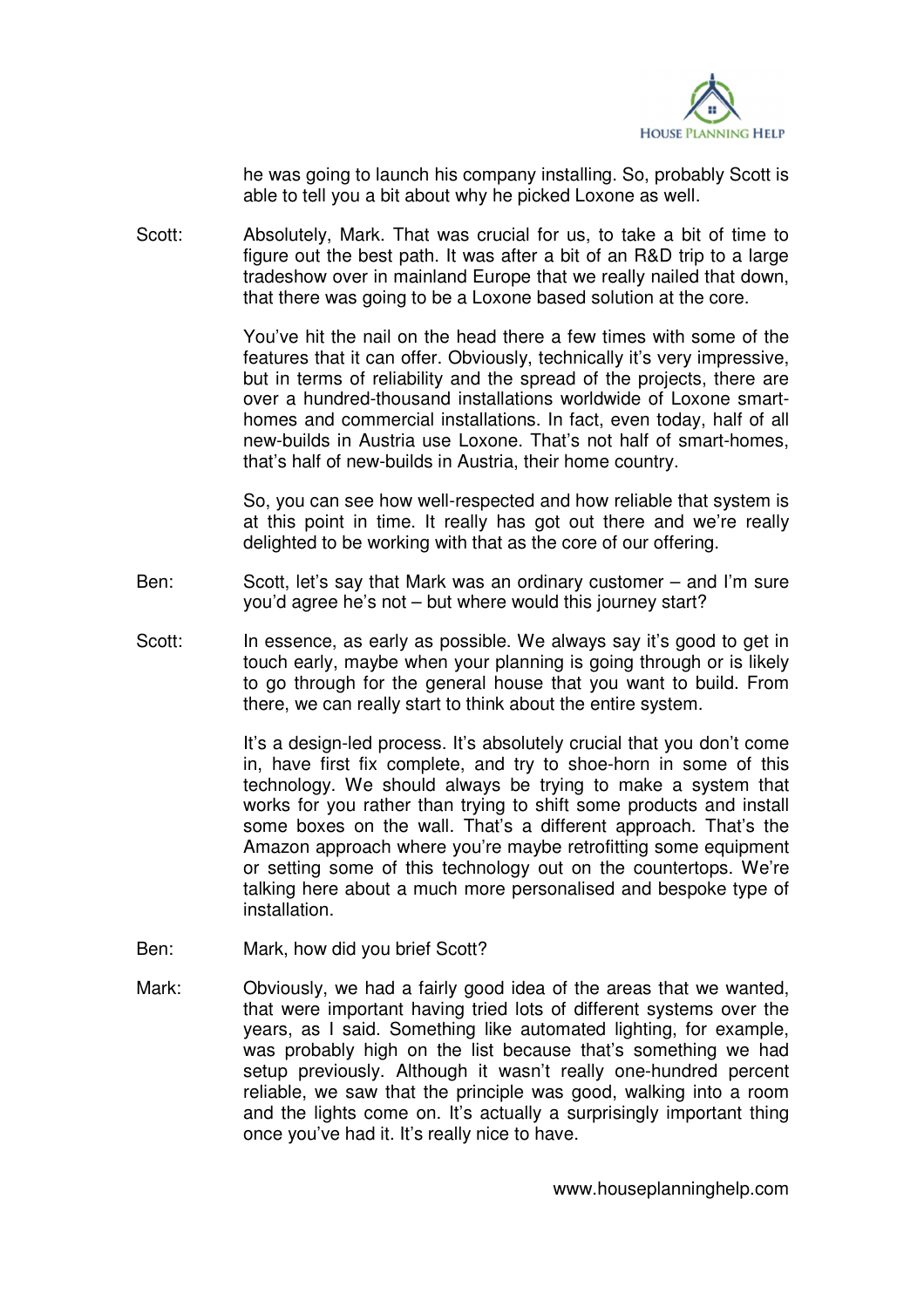

 So, things like that which we'd done, other things that we'd thought we don't really need. It was a lot of probably trial and error over those years. But we found that when we sat down with Scott and discussed the capabilities of Loxone, that nearly every meeting we had – and probably Scott would agree – the specification grew and grew because when you start this journey, you can see what's available.

 For example, multi-room audio in the bedrooms, so you can have that waking you in the morning. Then you want to add speakers in other rooms because that can become a way to ring the doorbell in different rooms; the doorbell comes through the speakers. Text to speech alerts as well. So, all these things build and snowball and the integration makes everything work together so seamlessly that, as I say, the specs started off modest and we ended up with a fairly comprehensive system.

- Ben: If I understand you correctly, you've got the cabling that's going to form part of the house, and then it sounds like you've got all these gadgets that you can plug in. Is that a fair description?
- Mark: We've probably built a house that's fairly minimal so, it was important that there weren't really any boxes or things on the walls, apart from the beautiful glass Loxone Touch Pure switches. But all the gubbins and gadgets are probably in the plant area which is just over the garage, some cabinets on the wall and a data rack out there. So, it's all fairly invisible.

 Scott even organised some invisible speakers. The speakers in the barn, up in the vaulted ceiling, are plastered over speakers so there's nothing really to see. We built the subwoofer into the large kitchen island. There was a useful void in there where we decided to try the subwoofer and that worked really well. So, definitely there doesn't need to be anything on show. I think less is more.

 No whizzy lights and touchscreens. We have one touchscreen in the kitchen so that we can access all the subsystems in one central location and that is useful. But you don't really want to have to walk to the touchscreen every time you do something or pull your phone out of your pocket.

 Loxone's wall switches are a five zone switch. They have a large, central touch zone in the middle. Pressing that brings the lights on. Pressing it again, it goes to the next scene; pressing it again, it goes to the next scene. The top-right is volume up on the audio in that room, bottom-right corner is volume down. Then the other side is mostly used for blinds up and down.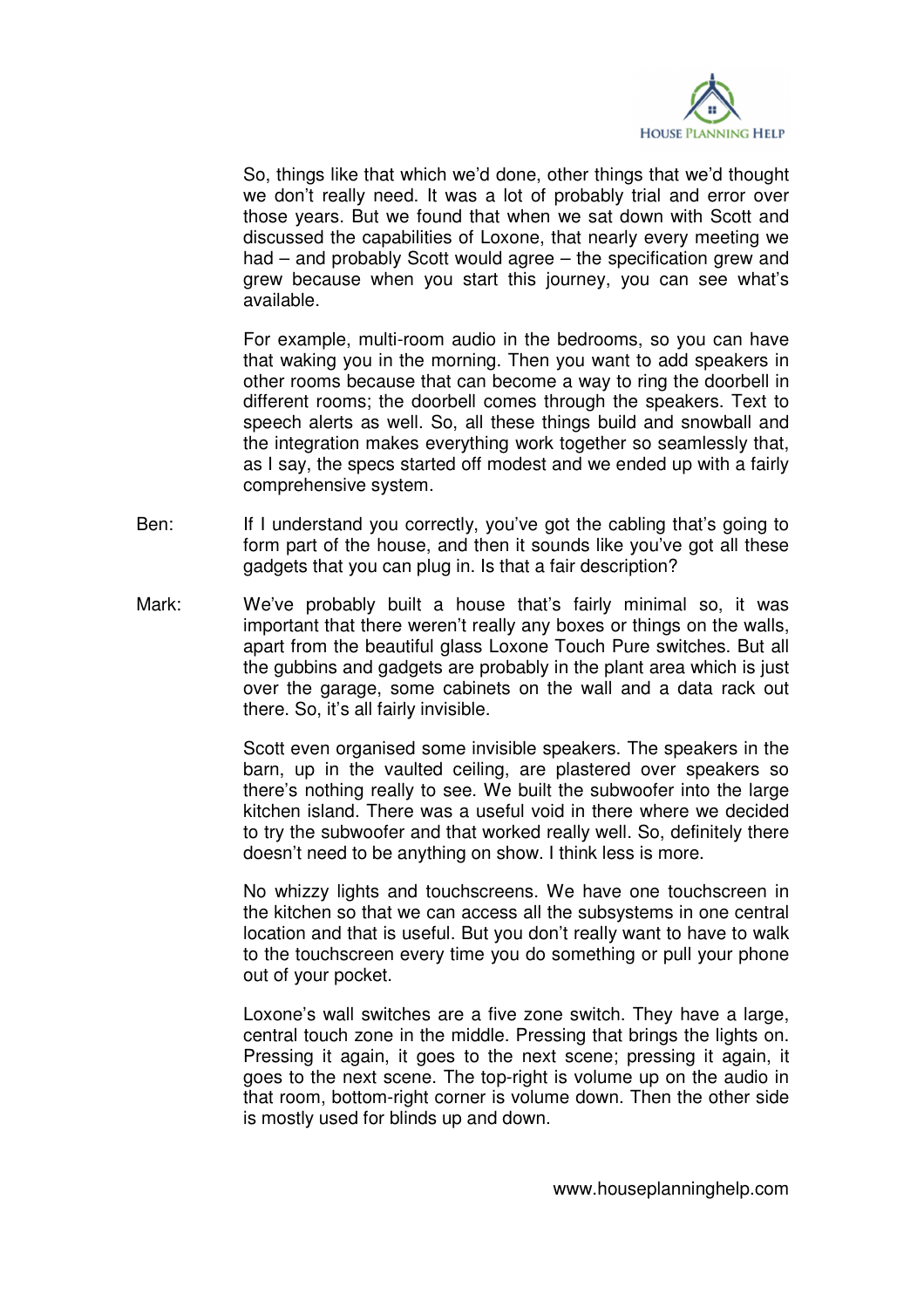

 So, the switches are easy to understand. They are the same in every room so, you don't have to relearn or think about it. Visitors to the house can come in, mash their palm on the switch, and the lights will come on. In fact, probably with our movement sensors, the lights will come on in the room as they walk in anyway, so you don't even need to touch the switch.

- Ben: Scott, on the wiring front, the question I asked earlier on, I was thinking of can you put all the cabling in and then plug the gadgets in later? It sounds to me as if you really want to do it all in one hit so that everything vanishes, and it just looks seamless.
- Scott: That's the idea. Ideally you would do everything at once but of course, sometimes we have to be a little bit more pragmatic if budget is a concern or there's a certain phase to the project – maybe two or three phases of roll out. That's where a pre-wire for some of the systems can be very useful.

 Now, by its very nature, the system should be designed, of course, and as part of that you get a cable plan ideally. So, if you're going to some technology professional, you'd probably be expecting them to supply you or your electrical contractor with a good, detailed cable plan to ensure that the systems are installed or the cabling for the systems are installed to that spec and also for some of that pre-wire allowance for adding something in later on.

 Maybe you're not fitting out all the rooms with audio, but you want to allow for that in the future. Maybe you want to allow for, say, an extension that you know you may do down the line. That can be thought of at the start as well. If that's all planned in, it makes the whole journey a lot smoother.

- Ben: A rookie question here. The internet. How much are we using the internet, if at all?
- Mark: It's a great question and one that people are interested in.

 First of all, it's important to say that Loxone does not require the internet to operate. That again was another reason for choosing this system. It doesn't rely on an internet connection, there's no reliance on cloud servers or anything. Everything happens locally in the house from the little mini-server in the cabinet. You can, of course, choose to enable remote access to the system which is over a secure SSL link. That gives you access and monitoring when you're away from the home.

 There are dangers with other systems that are out there. Security and even more so maybe privacy is a big concern. I think again,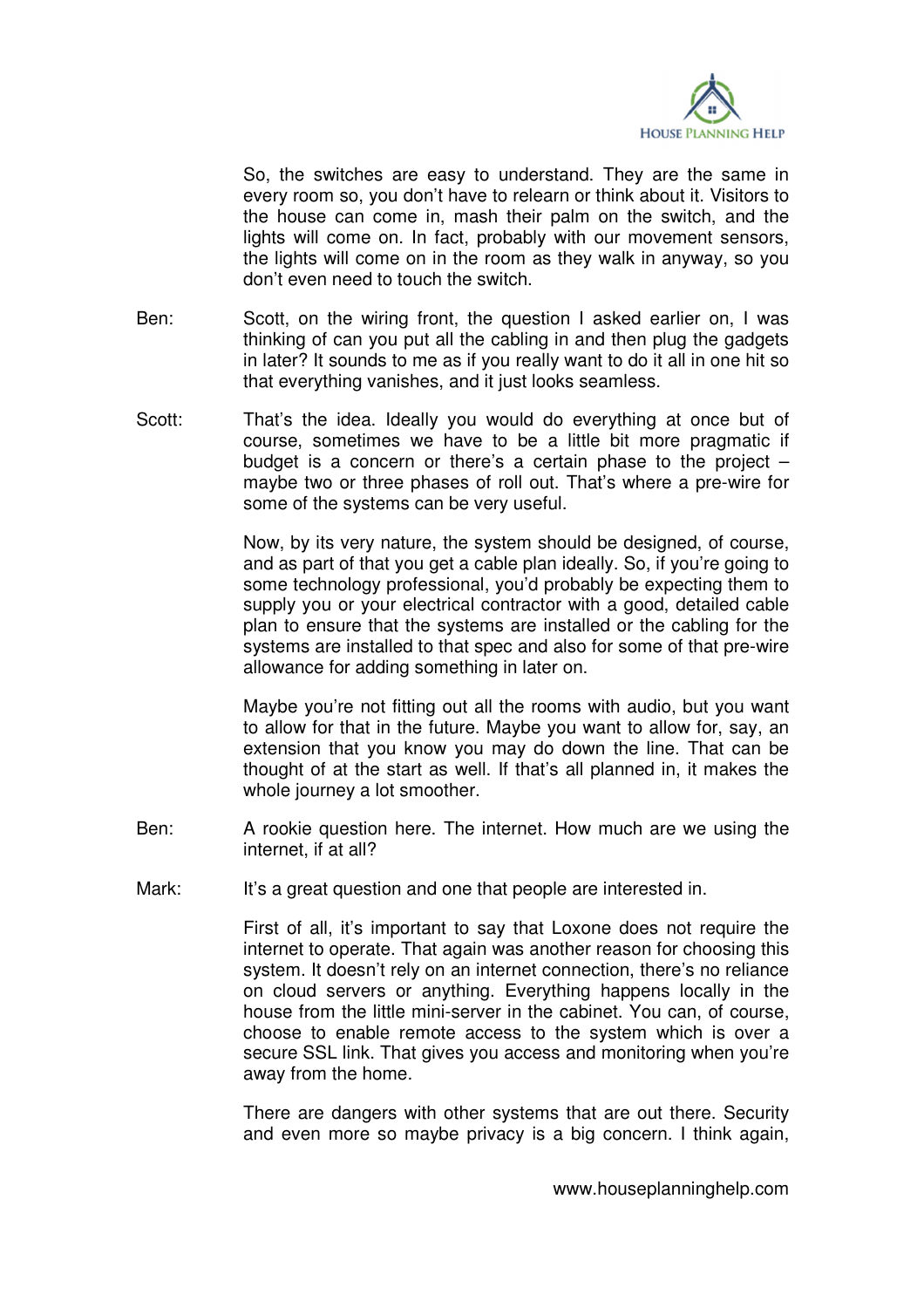

looking back to what we tried out in the previous house, there are the cheap, no brand Wi-Fi bulbs and switches. They're probably the biggest threat. You're giving these devices full access to your network. And privacy wise, some of the big names out there – Scott said Amazon, and the rest – are doing some smart speakers at unbelievable prices that are probably below cost to get into your home. So, you've got to wonder, when things are that sort of price, are you the product in those situations?

Scott: Yes. And having that lack of reliance on the internet just means your system is that much more stable and reliable. We've heard stories, maybe a couple of years back, of different smart-home systems that were very reliant on the internet and then [without] the app that you have to use to turn on your bulb, all of a sudden your lights don't work.

> Things have improved in that world, but still there can be a heavy reliance on the network and a heavy reliance on an internet connection with some of those systems. That's why we love the solution that we offer which is not reliant on the internet at all, but it adds another layer of option. You can get the weather forecast pulled in, so that can help to compensate your heating if it needs to come on a little bit earlier some mornings because there's a cold weather forecast. It can use that information.

> And as Mark said, there is remote access. That's both for the homeowner to remotely access the systems maybe to check in on things or to let somebody in remotely if that's what you want to do, or it could be just for maintenance. So, your Loxone partner, if you've entrusted them to access your system remotely to do some maintenance or to check-up on things for you, that can be a great option just to keep an eye on how everything is going.

- Ben: So, that fear of waking up one day and then discovering all the phones ringing and the lights flashing downstairs because someone's hacked your system is not going to happen.
- Scott: Again, it comes from a network security standpoint. The measures that have been taken are continually improved on. So, that is unlikely. They have industry standard networking security functionality in place there to make sure that is mitigated against as much as possible.

 Of course, the weakest link in most of these systems is usually, unfortunately, the people who live there and their passwords. We always encourage people to make sure they have a secure password if they have remote access enabled.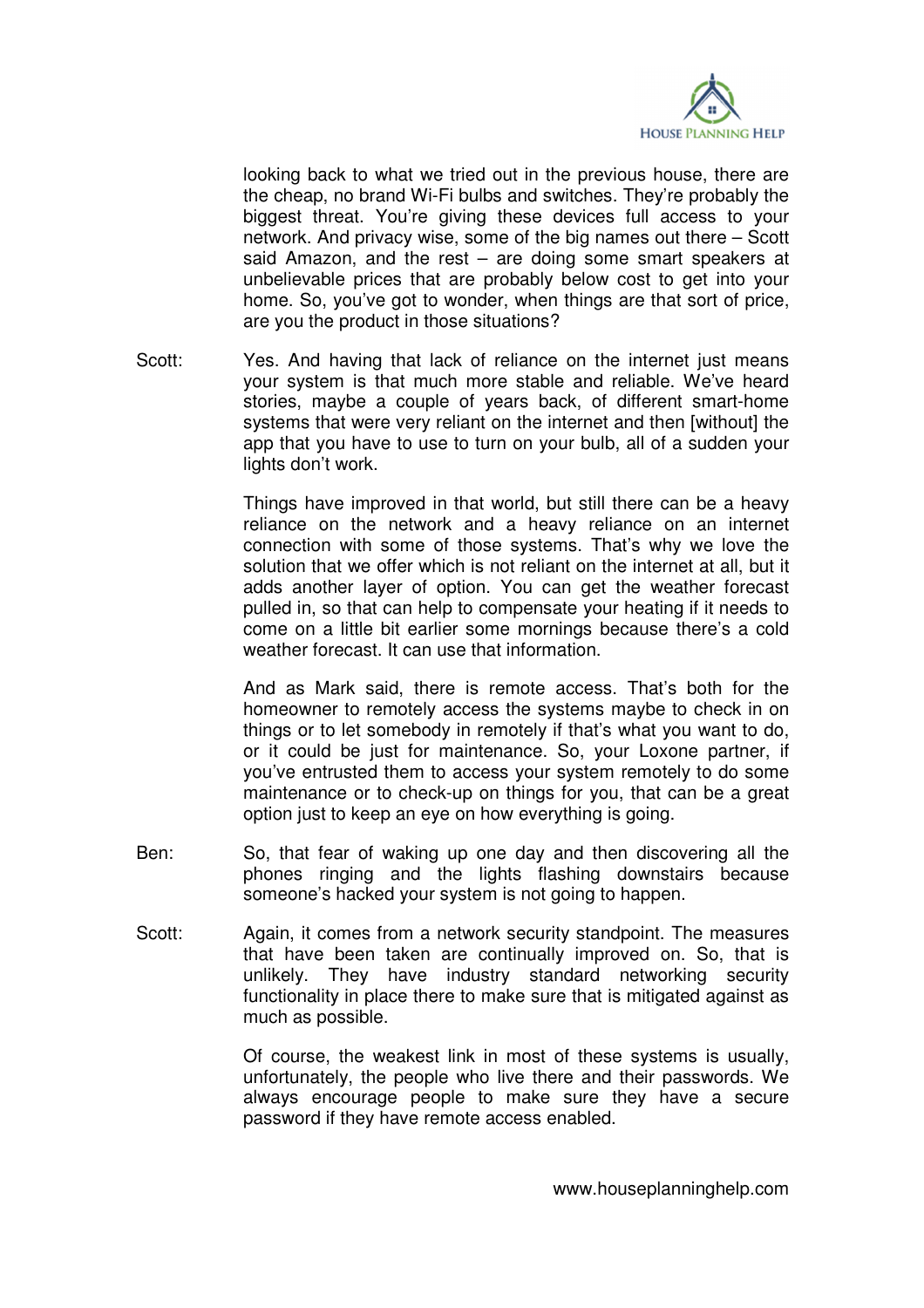

Ben: Yes. I had one of those things saying, 'you haven't changed your password in a while. You must change this'. It's all too easy just to click the 'later' option and come back to it in a bit, isn't it?

> Now, Mark's house is obviously a high performance house. So, who wants to take this one? What has that meant for automation in terms of heating? Is anything really happening?

Mark: That was an important aspect too because we're not a passive home, but we are hopefully a low-energy home with an airtightness rating of one-point-nine. So, we're at the lower end of a standard build, I'd imagine. So, we are looking to minimise our energy use, like everybody else.

> Loxone is already integrated with our Hitachi heat pump but it will also connect with domestic batteries, EV chargers, things like that. Just today, Scott and I were discussing a case today where it was quite a cold, wet morning, and then the sun came out around midday and the temperature rose quite quickly in the barn. There's a lot of glass at the front of our barn. We were looking at if we could use some of that information that Scott mentioned from the weather forecast maybe to have a look at the solar aspect that's due during the day, to see if we can compensate for that. If we know the temperature outside, what it's going to be in the afternoon, have a look at the solar and see if we can back off the heat pump in the morning possibly.

> So, yes, it definitely plays nicely with performance homes. It's also quite a flexible system and I know Loxone are increasingly being used in commercial buildings, hotels, office blocks. I think they even did a football stadium a couple of years ago. So, it's incredibly scalable and there's not really much that it can't handle.

Scott: In terms of the energy that you mentioned there, especially in the higher-performance passive-style houses, a lot of modern ones will have a lot of glass and that can, of course, cause an issue with solar gain as I'm sure your listeners will be familiar with. That can be a real issue.

> Sometimes the best way to handle that is shading. And what better way to have your house shaded than have it automatically shaded based on time of day, outside temperature, position of the sun – whenever your blinds and your shades are connected into your smart-home system, that same system that operates your heating can also operate your shading. So, you won't find a situation where it's pulling the blinds down to cool a room at the same time that the heat thinks it needs to be on. That can all be intelligently monitored.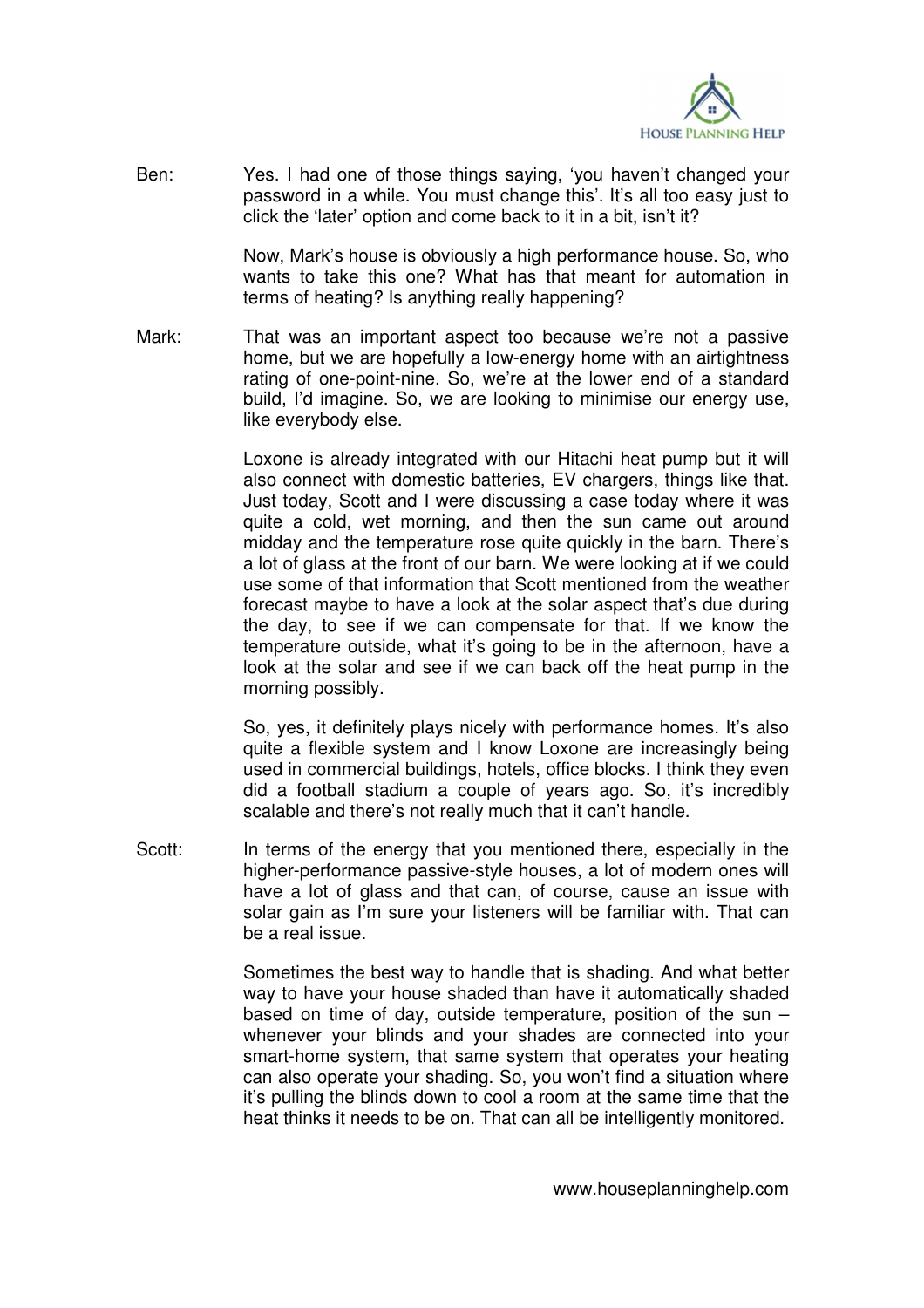

 And of course, if you open a window to cool down the house, that could automatically turn off the heating in that room because everything is interconnected, and those intelligent decisions can then be made by the system.

- Ben: Does this allow you then to really keep totally cool on those hottest days of the year? Have you any examples from a Passivhaus Scott of what temperatures have been like inside on a really hot day?
- Scott: Well, it all depends on what is available. We can, of course, control whatever shading is there, and as you'll know, the shades on the inside don't tend to reflect the heat just as much as the shades on the outside. But if you can get external shutters with that kind of parabolic slat system, then that can really help to reduce that.

 Again, as the sun moves around the house, the system can respond to that. As it moves, it can rotate and tilt those slats just enough to reflect the sun without plunging you into darkness.

 On a case by case basis, you'll see different results there depending on what shading system is available.

- Mark: This is Northern Ireland as well, I have to say.
- Scott: That's true.
- Ben: What does that mean, Mark?
- Mark: It's generally grey and wet, even in the summer.
- Ben: You must have a couple of nice days, please.
- Mark: We do. And to be fair, even if it is cold outside, a day like today when the sun is out, it's amazing the gain you can get from the solar aspect. Our building is working really well in that respect.

 We have a two metre south facing overhang at the front and it's amazing to see. Last December when the house was being built, the sun was right the whole way into the barn. And yet, in the summer months, we moved in about the middle of July and the sun was only making it maybe one or two metres into the barn. So, that overhang is really cutting out the high summer sun really well.

 We've got Keylite rooflights in there as well. Scott's controlling those through Loxone. So, that's another great way to dump the heat. If the room starts to overheat, the system has full control over the Keylites. It can open them to dump some heat. There's also a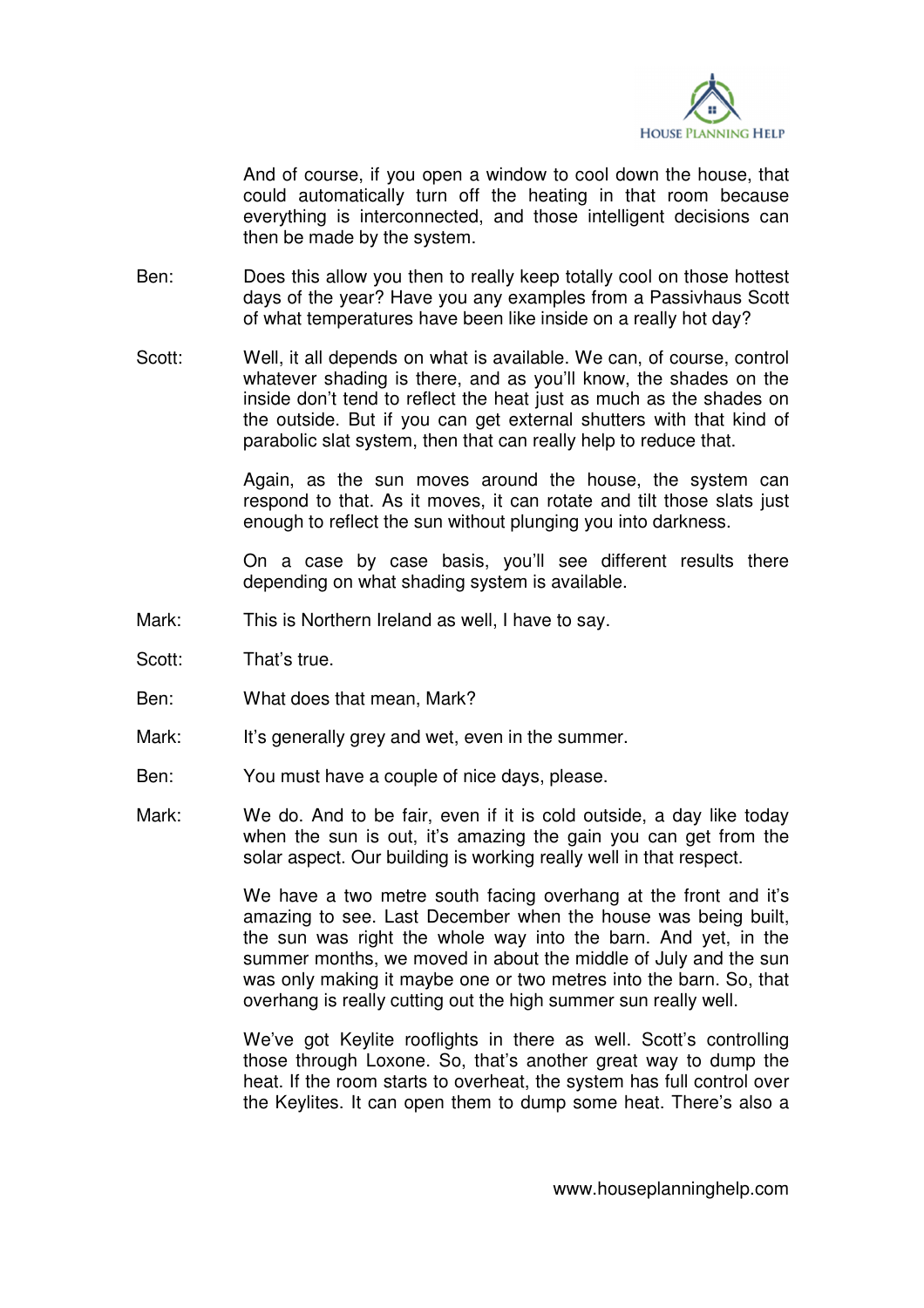

weather station on the roof and if the rain started or the wind picked up, it could automatically close the Keylites as well.

 All these things, there's maybe a buzzword coming –a synergy about them. It is true. The more subsystems that feed into the system, the more intelligent the whole thing is.

- Ben: I guess the question that I have at the back of my mind is about, when you've tried to keep the design simple, are we starting to complicate it again by being able to have this automation?
- Scott: It totally depends really on what's needed for the house. That's why it needs to be design led. It could be that the brief is simply some really good lighting control and you want to reduce the clutter on the walls and you want to get rid of all those different switches and room controls and all those things that lie about the place, and replace that with some automated lighting with some switches where you want a bit of manual control. That could be the entry level type system.

 Maybe you want to bring in the heating then as well if that is an underfloor system with multi-zone temperature control. That can be done too.

 It really scales from there. Mark mentioned the multi-room audio that can come into play and that has some really great advantages. You can have your doorbell going through it, announcements going through it, music itself – various different ways to use those systems.

 So, at its core, yes the system can be complex. But the nature of that means that day-to-day, there's less that you need to do with it. Generally, your installer will take on that complexity and leave you with a system that does an awful lot for itself.

Mark: Yes, I think that's a good point that Scott makes. It's up to your partner in this thing to take all the complexity out of it for the homeowner. Certainly, that's what Scott has done for us. My better half would not have any interest in technology at all but loves the system and that's because it makes all those things simple.

> Even those Keylite rooflights that I mentioned. You would normally have to hook-up a Keylite remote control somewhere to do that or you'd have to change the temperature somewhere else. But all these things are available from the phone in your pocket, from the iPad on the wall, or most of the time just operating themselves completely autonomously.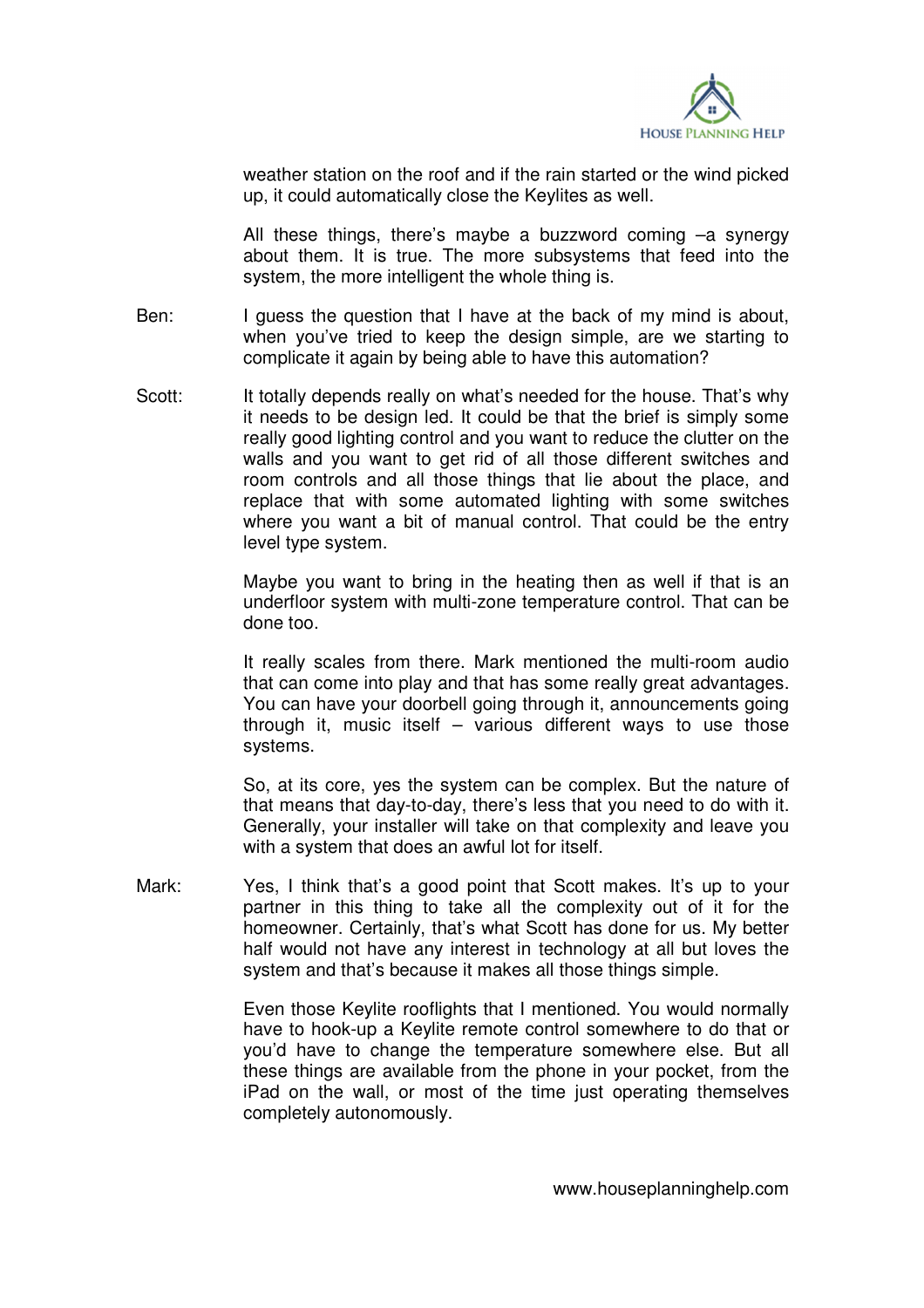

- Ben: Mark, all of this stuff that you've got in your home, has it taken any time to get used to, or is it second nature?
- Mark: I think it's second nature to me, but again I go back to this thing where the complexity is taken out of it. A lot of people's experience of home automation or a smart-home is probably negative. It seems a great idea to be able to control your lights from your phone until about ten minutes after you get it and you realise what's involved in taking your phone out of your pocket, unlocking it, getting to the app, the right tab  $-$  it's a nightmare. And that's just the app for your lights. Then you've got another app to control your heating, another app for your curtains.

 So, 'smart' is a word that's put in front of many things these days. It really means remote control and often not a great experience. This is different. This is integrated proper home automation. We probably have to make that distinction.

 You can change stuff yourself, like on the Loxone app we can change lighting scenes, timer delays – I think there's an autopilot designer. Scott, you can setup scheduled events and things like that. But that's always a balance between Scott's side of the work versus how much customisation that we want to be able to do.

 We're in three months now, I think, and we're still probably fine tuning things with Scott. Certain light switches – for example, the switch in our utility room which we had Scott configure for our garage door, so you don't have to be sitting in the car pressing your remote garage door opener. You can touch a switch on the way out in the morning so, by the time you're sitting in the car, the garage door is already up and you're ready to drive out.

 So, when the system is smart like that and anything can be pretty much reprogrammed to be anything else, then the flexibility is there.

Scott: It's that balance, as you said there, Mark, between having the power to do anything and also then making that work for whoever is in the house.

> Another thing we did for Mark recently was just reconfigure the switch at the back door to just open the blind at the back door rather than the rest of the blinds in that room. It sounds like a simple thing, but it just made sense in that location. It's very easy to do with this kind of system.

> If that was a traditionally wired house and you wanted to change what a switch did, that would be a bit of a session, getting the electrician back and maybe rewiring something, maybe trying to pull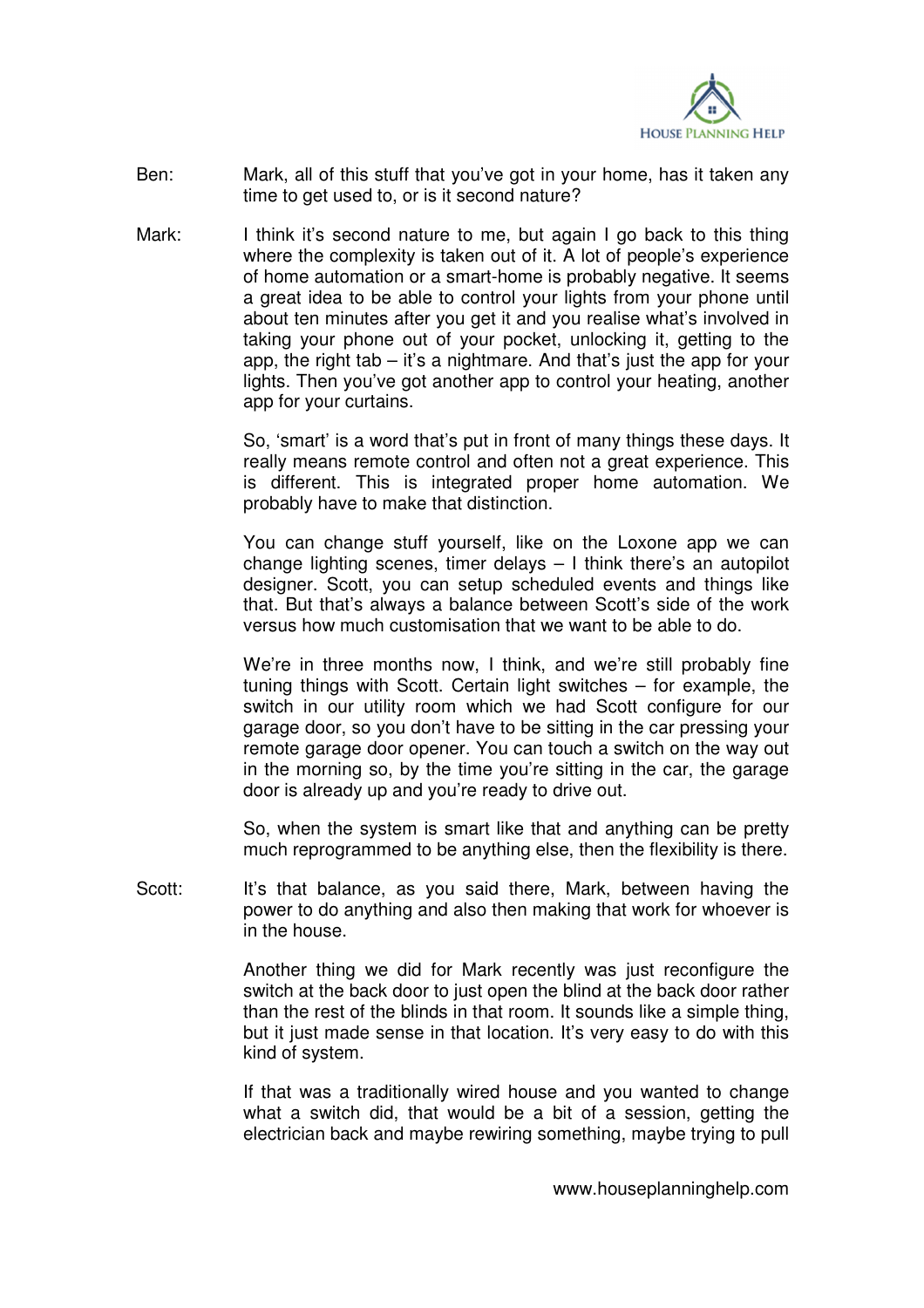

a cable through the ceiling again. Not very easy to do with a traditional wiring setup. Thankfully with a smart-home, a lot of that is just programming and reconfiguration.

- Ben: You mentioned integration right at the beginning. I think this is one of the biggest issues. Are we saying that the systems that you're using, actually integration is not a problem because it all works together?
- Scott: It's a mixed bag out there, to be honest. There are quite a lot of options available and this is where I think a lot of people get confused in what they should be doing.

 What we do is offer a system that can do both a really fast install, is really reliable, and has a great choice of products for a customer who just wants it to work first time out of the box, so to speak. We do that, but we also offer that custom integration where needed.

 There might be a bit of an edge case solution, maybe a different heating source, maybe a few different heat sources for example, and we can bring those all together. But for ninety percent of the time, our standard offering is exactly what they need.

 Having the power to do both is, I suppose, what makes our offering somewhat unique in that it can do the really standard everyday smart-home, but it can also do those little bespoke touches that are sometimes needed just to make that project right.

- Ben: Scott, as we know on any build, costs come at you from all directions. How much are we going to have to pay? Any examples from basics, right up to a very complex scenario, whatever is going to cost us the most?
- Scott: It scales, and that's the beauty about it. There are no really hard numbers. Everything is project dependent, but you could spend a few grand getting a really decent lighting control system in maybe a couple of rooms, and that would be a really great user experience there.

 And then, of course, the world is your oyster. You can scale that to a massive mansion with various swimming pools, ballrooms and all sorts of things. It really depends on how much it needs to scale for the project.

 A bit like a kitchen. You can have a variety of different finishes and levels of luxury in a kitchen fitout, but you can have a functional level that you can start at, and then as we said earlier, it is possible to add to if you needed to in the future.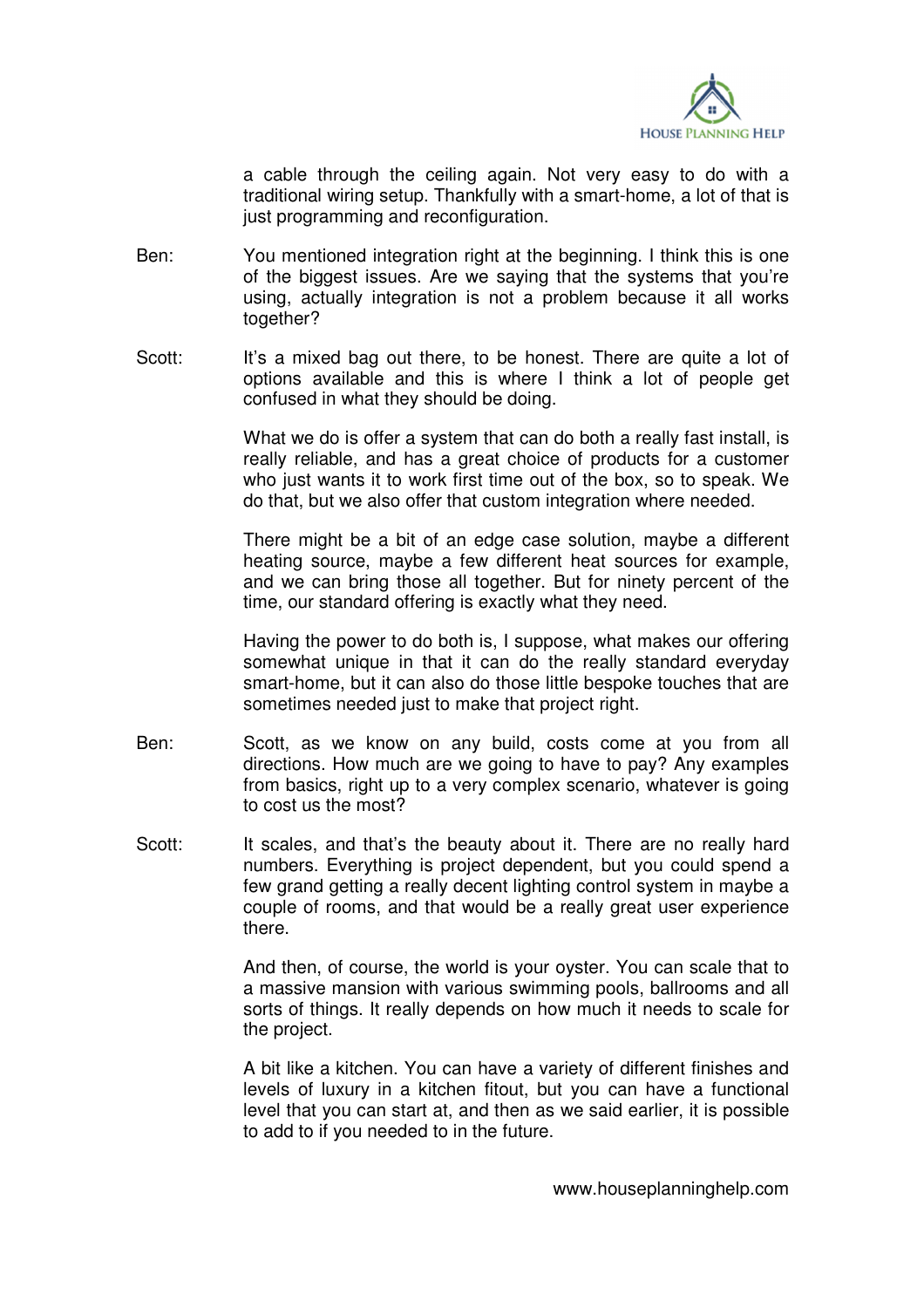

- Ben: What about overkill? We were talking about speakers, having them built into the ceilings, that's fine. But do we want one in this bathroom? What about the kids' rooms? Do you just put them everywhere or is there a point where you think, hold on, actually this corridor, I can wait until I get downstairs?
- Scott: Exactly. It comes down to being somewhat pragmatic again. Whatever is needed to be appropriate in that space. That said, with the offering that we can give now, it does make sense that you can install it in more places than you may have a couple of years ago.

 You don't have to have high end audio everywhere. It's probably a good idea to have the better audio in those living room spaces. Maybe you have a room that you like to listen to music in. If you want to have the doorbell audible upstairs in the back bedroom, that's where multi-room audio can be very practical and very useful, but it doesn't need to be high end. You don't need to spend thousands of pounds on a speaker by any means, but you do get all those extra features should you wish to.

 But again, it's scalable. You don't have to have it everywhere and we always take the lead on what the customer wants to do there. Some people do want it everywhere and some people just want it to be useful.

- Ben: Three months in then Mark, do you think you've got it right this time?
- Mark: Yes, we're delighted, I have to say. Loxone took actually we went with Scott about a year ago – this time last year, maybe – and we went to their showhouse in Austria and stayed for the weekend. That really was an eyeopener. And I hope we have gone someway to recreating that here. Certainly, we're very pleased with what we've done.

 There is some tinkering to get things finished and just exactly the way we want it, but I have to say we're really delighted with the system.

- Ben: The other thing, Mark, I'm sure you've found it really useful for all your blogging and articles and things on the website. I'm itching for another project here at House Planning Help, but what about for you? What's next?
- Mark: Well, that's our second self-build, and quite a few people have said to us that you need to do a third one to get it right. But I think if you did the thirty-third one, you'd still be making mistakes. We didn't get everything right, certainly, but a lot more than we did the last time.